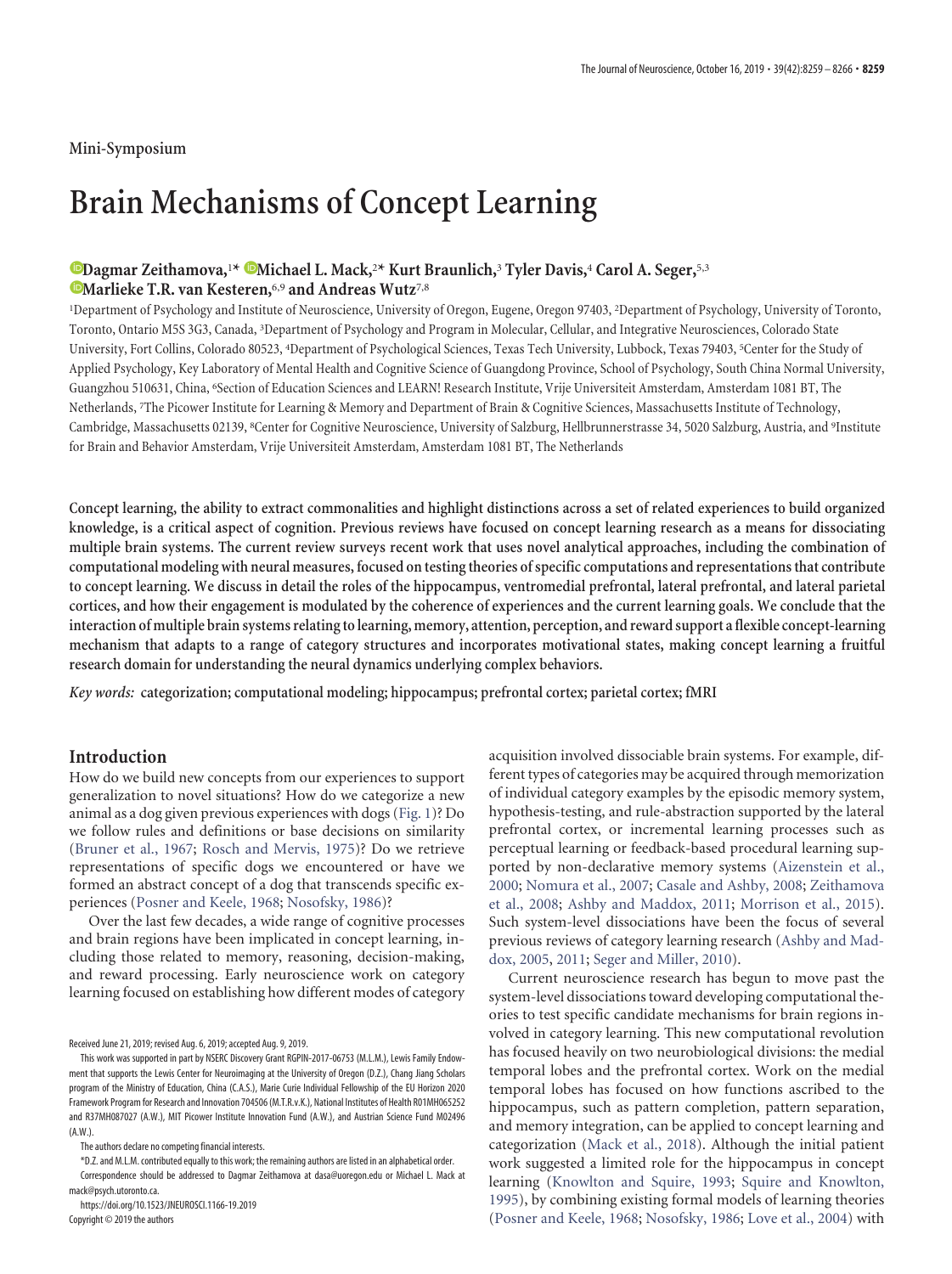human neuroimaging, recent work posits a more central role [\(Davis et al., 2012a](#page-5-5)[,b;](#page-5-6) [Mack et al., 2016;](#page-6-9) [Schapiro et al., 2017;](#page-6-10) [Bowman and Zeithamova, 2018\)](#page-5-7). Within the prefrontal cortex, ventromedial prefrontal cortex has been of interest in categorization because of its involvement in other forms of generalization, such as representation of schemas [\(van Kesteren et](#page-7-2) [al., 2012;](#page-7-2) [Gilboa and Marlatte, 2017\)](#page-6-11) and linking related memories into an integrated representation [\(Schlichting and](#page-6-12) [Preston, 2015\)](#page-6-12). Hierarchical control theory, suggesting a possible rostrocaudal gradient of representational abstraction across the lateral prefrontal cortex [\(Badre](#page-5-8) [and D'esposito, 2009;](#page-5-8) [Badre and Nee,](#page-5-9) [2018\)](#page-5-9), has inspired recent work on characterizing how distinct category learning



<span id="page-1-0"></span>**Figure 1.** Concept representations per the exemplar and prototype models. Exemplar model assumes that categories are represented by specific exemplars. Prototype model assumes that categories are represented by their central tendency (prototype), which is abstracted from specific exemplars and embodies all characteristic features.

contexts differentially engage specific cognitive control mechanisms and reasoning processes supported by subregions of lateral PFC [\(Paniukov and Davis, 2018\)](#page-6-13). Finally, computational neuroimaging approaches have identified processes and representations contributed by the lateral parietal cortex, a region that has not played a major role in systems-level dissociations, but importantly contains both stimulus-specific and categorical memory representations [\(Freedman and Assad, 2006,](#page-6-14) [2016;](#page-6-15) [Kuhl and](#page-6-16) [Chun, 2014;](#page-6-16) [Sestieri et al., 2017\)](#page-6-17). The present review covers these recent developments, highlighting how innovative approaches that bridge computational modeling and neural measures provide novel insights into the computations and representations involved in concept learning.

## **The dynamic formation of concept representations during category learning**

Concept learning is rapid and flexible; we can adapt newlylearned knowledge to novel situations or changing goals with seemingly little effort. Characterizing the neural mechanisms that support such rapid conceptual learning, especially learning in the face of evolving learning goals, is a critical focus of ongoing research. One recent study [\(Mack et al., 2016\)](#page-6-9) addressed this topic with an approach combining fMRI and computational modeling to identify the neural machinery of new concept formation. Motivated by human and animal work demonstrating attentional and contextual influences on representations in the hippocampus [\(Fenton et al., 2010;](#page-5-10) [Aly and Turk-Browne, 2016\)](#page-5-11), this study targeted the formation of new concepts in hippocampal activation patterns. Across two learning tasks, participants learned to categorize multidimensional visual objects according to different category structures: a simple rule based only on a single feature dimension and a more complicated rule based on two feature dimensions. Critically, the visual objects were constant across the tasks, but the underlying organization of the objects into categories differed. This approach required participants to attend to different features between tasks and build new conceptual representations that best matched the underlying category structure.

To investigate the nature of the representations each participant learned in the two tasks, [Mack et al. \(2016\)](#page-6-9) used SUSTAIN, a computational model that accounts well for behavioral responses during category learning [\(Love et al., 2004;](#page-6-8) [Love and](#page-6-18) [Gureckis, 2007\)](#page-6-18). Fitting this model separately to each participant's learning behavior provided predictions about how category items were represented in a multidimensional space, and thus how similar they may be perceived by the participant, across the two tasks. The logic followed such that the more similar any two items were represented by the model, the more similar should be their neural activation patterns. To test the role of the hippocampus in building flexible concept knowledge, the modelbased predictions were used to interrogate the structure of activation patterns in the hippocampus with representational similarity analysis [\(Kriegeskorte et al., 2008\)](#page-6-19). If the hippocampus plays a role in building flexible concept knowledge, SUSTAIN's predictions of category structure should be evident in hippocampal representations. Indeed, a region in anterior hippocampus showed neural representations that were consistent with the model-based similarity matrices. In other words, as learning goals changed, hippocampal representations reorganized to reflect the diagnostic information important for the current task.

Although hippocampal functions offer a powerful toolset for building new concepts [\(Kumaran et al., 2009;](#page-6-20) [Schapiro et al.,](#page-6-10) [2017\)](#page-6-10), the hippocampus does not act alone. In particular, both rodent [\(Place et al., 2016;](#page-6-21) [Guise and Shapiro, 2017\)](#page-6-22) and human [\(van Kesteren et al., 2012;](#page-7-2) [Zeithamova et al., 2012;](#page-7-3) [Schlichting](#page-6-23) [and Preston, 2016\)](#page-6-23) findings point to a functional alliance between hippocampus and medial PFC when encoding new information that overlaps with prior experiences [\(Preston and](#page-6-24) [Eichenbaum, 2013\)](#page-6-24). Consistent with this notion, [Mack et al.](#page-6-9) [\(2016\)](#page-6-9) found that anterior hippocampus demonstrated a strong functional coupling with ventromedial PFC (vmPFC) during early learning when concept updating is most potent. This region of vmPFC may, in fact, play an important role itself in guiding attentional tuning during new learning. Neural representations in vmPFC throughout new concept learning have recently been shown to systematically track the efficient mapping of stimuli to categories in a manner consistent with highlighting information that matters and down-weighting irrelevant features [\(Mack et al.,](#page-6-25) [2019\)](#page-6-25).

## **Specific and generalized representations supporting categorization**

What type or types of memory representations are formed during concept learning and used in categorization decisions has been the focus of cognitive categorization research for decades [\(Posner](#page-6-1) [and Keele, 1968;](#page-6-1) [Homa, 1973;](#page-6-26) [Medin and Schaffer, 1978;](#page-6-27) [Nosof](#page-6-2)[sky, 1986\)](#page-6-2). Combining neuroimaging with formal models of categorization made it possible to start answering such representational questions in neuroscience research. A study by [Mack et](#page-6-28)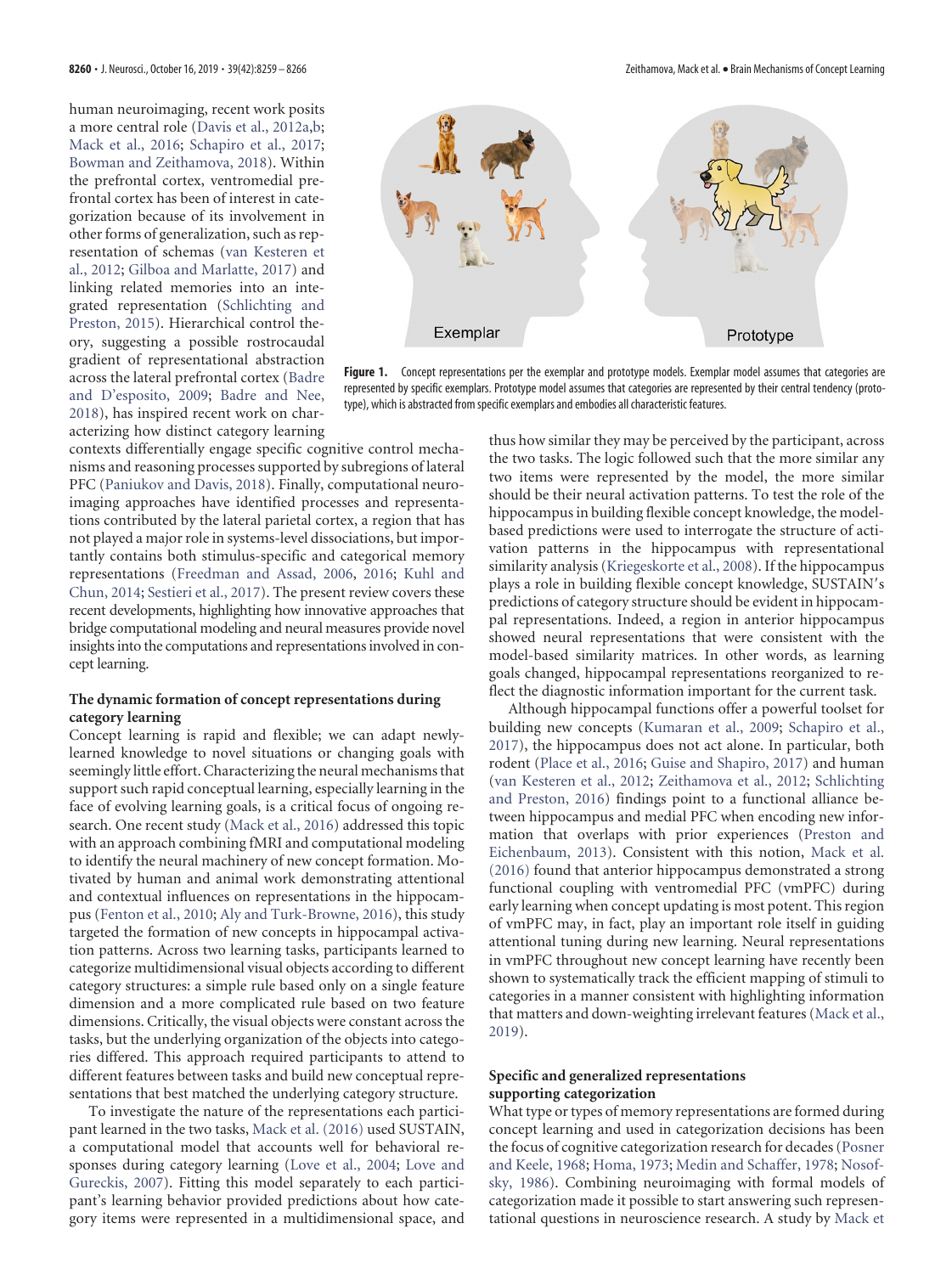[al. \(2013\)](#page-6-28) tested the degree to which brain signals are consistent with the exemplar model (assuming that categories are represented by the specific category examples one encountered) and the prototype model of categorization (assuming that categories are represented by generalized category representations, or prototypes, abstracted across exemplars). These models are schematically depicted in [Figure 1.](#page-1-0) They identified a network of regions representing specific exemplars during generalization judgments but found no evidence of generalized prototype representations. The categories tested by [Mack et al. \(2013\)](#page-6-28) had relatively low coherence, where some stimuli were equally distant from the central tendency of their category and that of the other category. [Bowman and Zeithamova \(2018\)](#page-5-7) used a similar model-based fMRI methodology, but a different category structure that included greater coherence of stimuli within each category. They found evidence consistent with the predictions of the prototype model in both behavior and the brain. [Bowman and Zeithamova](#page-5-12) [\(2019\)](#page-5-12) then tested the idea that concept learning may involve both specific (exemplar) and generalized (prototype) representations under different conditions and found that coherence of the underlying category structure is a critical factor determining the success of forming a generalized category representation [\(Minda](#page-6-29) [and Smith, 2001\)](#page-6-29).

Theoretically, the same network of regions could be involved in concept representation across different category structures, with only the nature of the representations formed being different. However, recent findings are more indicative of distinct neural mechanisms existing for representing specific instances versus summary representations, with these mechanisms being differentially engaged for different category structures. [Mack et al.](#page-6-28) [\(2013\)](#page-6-28) identified a network of regions representing specific exemplars that included lateral prefrontal and parietal regions implicated in supporting memory for specific events and preventing interference in episodic memory tasks [\(Badre and Wagner, 2005;](#page-5-13) [Kuhl and Chun, 2014\)](#page-6-16). Regions tracking prototype model predictions by [Bowman and Zeithamova \(2018\)](#page-5-7) included hippocampus and ventromedial prefrontal cortex. Although no above-threshold evidence for exemplar representation during concept generalization was found in that study, subthreshold exemplar regions were consistent with those found by [Mack et al.](#page-6-28) [\(2013\)](#page-6-28) and distinct from those tracking prototype predictors. Thus, distinct neural mechanisms creating different types of may be engaged in concept learning, with their contribution varying across category structure. We will discuss further evidence for this notion from nonhuman primate research later in this review [\(Wutz et al., 2018\)](#page-7-4).

The notion that both specific and generalized memories may represent concepts and support generalization aligns with findings from a different generalization task: episodic inference. In a typical task, participants learn a set of overlapping associations, such as A relates to B and B relates to C [\(Underwood, 1949\)](#page-7-5). Although many behavioral and neuroimaging studies showed that reactivation of A during BC-learning can lead to interference and forgetting of C [\(Anderson, 2003;](#page-5-14) [Kuhl et al., 2011\)](#page-6-30), another outcome is episodic inference, where a relation is inferred between A and C. Although episodic inference can be achieved on-demand, from separate memories of individual events [\(Ku](#page-6-31)[maran and McClelland, 2012\)](#page-6-31), it can also result from memory integration, whereby new events are linked with prior related memories into a combined representation [\(Schlichting et al.,](#page-6-32) [2014;](#page-6-32) [Richter et al., 2016;](#page-6-33) [Zeithamova and Preston, 2017\)](#page-7-6). Notably, the same hippocampal-vmPFC interactions implicated in concept learning [\(Kumaran et al., 2009;](#page-6-20) [Bowman and Zeithamova,](#page-5-7)

[2018;](#page-5-7) [Frank et al., 2019\)](#page-5-15) have been implicated in memory integration and inference in both neuroimaging [\(Zeithamova et al., 2012;](#page-7-3) [Schlichting et al., 2015\)](#page-6-34) and lesion work [\(Dusek and Eichen](#page-5-16)[baum, 1997;](#page-5-16) [Ryan et al., 2016;](#page-6-35) [Spalding et al., 2018\)](#page-7-7). Finally, the same regions have been shown to underlie schema-related memory [\(Tse et al., 2007,](#page-7-8) [2011;](#page-7-9) [van Kesteren et al., 2012;](#page-7-2) [Spalding et](#page-7-10) [al., 2015;](#page-7-10) [Brod et al., 2017;](#page-5-17) [Gilboa and Marlatte, 2017;](#page-6-11) [Gilboa and](#page-6-36) [Moscovitch, 2017;](#page-6-36) [Baldassano et al., 2018;](#page-5-18) [Romero et al., 2019\)](#page-6-37). Thus, hippocampal-vmPFC memory integration mechanisms may serve to link related information to a coherent representation in service of a range of generalization tasks, including concept learning.

#### **Congruency and reactivation aid memory integration**

Understanding how the brain links related information may help us to take a step further and focus on how memory integration processes can be enhanced, as desired, for example, in educational settings. Factors such as congruency between associates and reactivation of previously learned information have been shown to facilitate memory integration [\(Van Kesteren et al.,](#page-7-11) [2018\)](#page-7-11). However, how the brain achieves such memory improvements and how they link to memory integration processes is yet unknown.

To examine how enhanced memory integration is realized, [van Kesteren et al. \(2019\)](#page-7-12) extended the AB-BC inference paradigm described in the previous section. They added a factor of congruency between A and C (a scene and an object), which is a strong enhancing factor in conventional associative memory experiments [\(van Kesteren et al., 2012,](#page-7-2) [2013a](#page-7-13)[,b\)](#page-7-14), and asked participants to rate the strength of reactivation (subjective reactivation of the scene) they experienced during BC-learning (pseudoword with object). Both these congruency and reactivation factors were expected to yield improved memory integration as was found in a recent experiment that used a more educationally valid version of this paradigm [\(van Kesteren et al., 2018\)](#page-7-11).

This behavioral effect was replicated, and brain activity during memory integration was correlated with three behavioral factors: memory, congruency, and reactivation. MTL, including the hippocampus, was related to memory performance, whereas congruency was associated with activity in the vmPFC and the hippocampus, and reactivation strength revealed an extensive retrieval network that included the vmPFC and the hippocampus. Thus, hippocampus-vmPFC mechanisms may contribute to several aspects and modulatory factors involved in concept learning. This work extends prior work on schema-related memory benefits [\(Ghosh and Gilboa, 2014;](#page-6-38) [Ryan et al., 2016\)](#page-6-35) and provides new insights into how schema-congruency and active reactivation of existing knowledge improves memory and integration.

## **Integration of reward and concept representations in categorization**

Although we so far discussed the role of vmPFC in memory integration, schema formation, and the acquisition of conceptual representations, a separate line of research on economic decision making emphasizes the role of vmPFC in reward processing [\(Kable and Glimcher, 2009\)](#page-6-39). Reward is an important factor affecting categorization [\(Seger and Peterson, 2013\)](#page-6-40), but has so far received little attention in neuroscientific studies of concept learning. Intriguingly, research into reward and value-based decision making has identified cortical regions that are also important for categorization [\(Summerfield and Tsetsos, 2012;](#page-7-15) [Jocham](#page-6-41) [et al., 2014\)](#page-6-41). Here we focus on the vmPFC and an additional area, the intraparietal sulcus (IPS)/inferior parietal (IP), both of which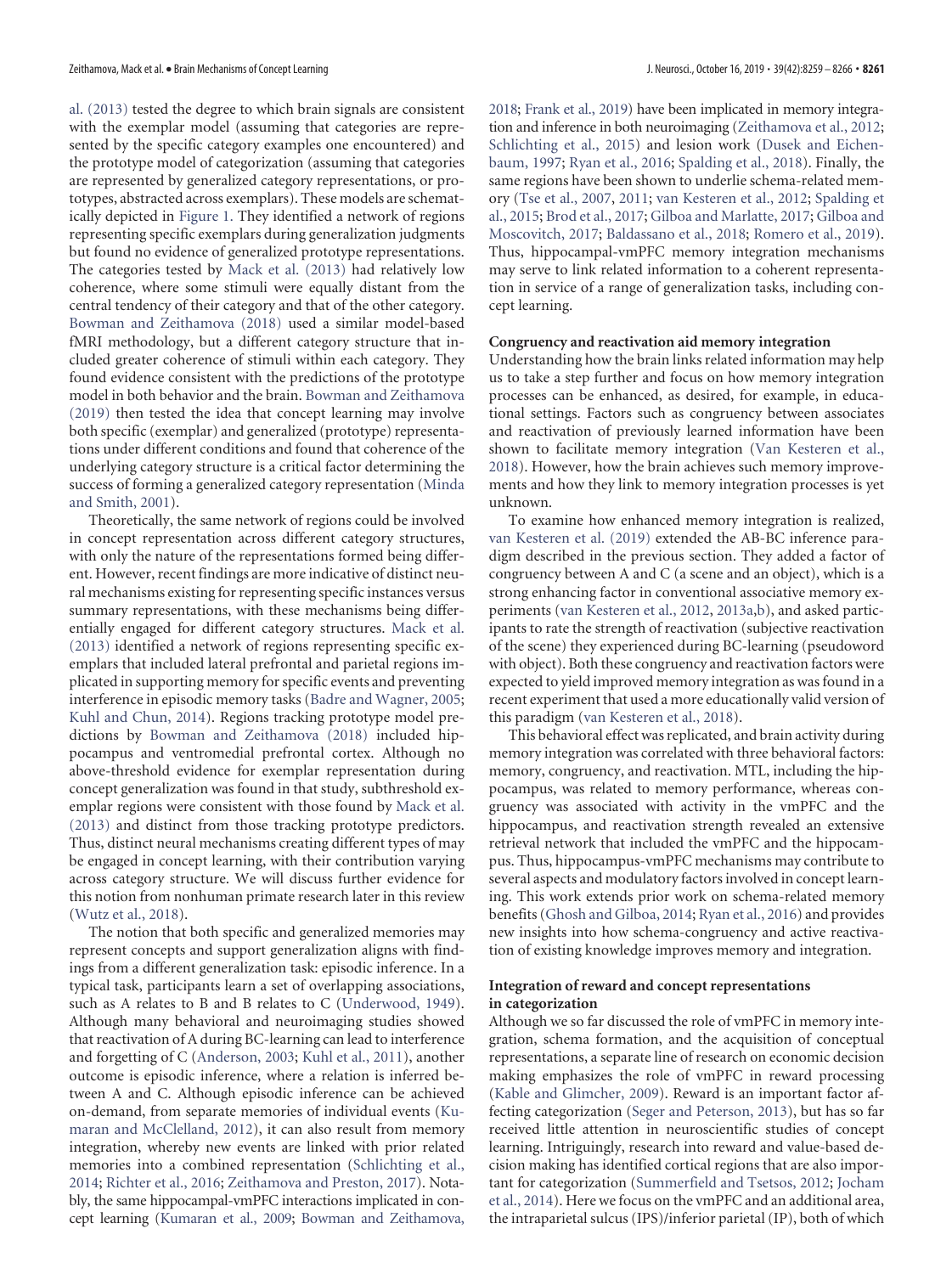are associated with both reward and concept representation. IPS/IP is active during categorization and is sensitive to category representation in humans [\(Seger et al., 2015;](#page-6-42) [Wheeler et al., 2015\)](#page-7-16) and nonhuman primates [\(Sarma et al., 2016\)](#page-6-43).

[Braunlich and Seger \(2016;](#page-5-19) K. Braunlich & C.A. Seger, unpublished observations) examined how IPS/IP and vmPFC are involved in processing the sum of evidence for category membership and associated reward. [Braunlich and Seger \(2016\)](#page-5-19) developed a task in which four features probabilistically related to category membership were presented in series over time. Bayesian model selection showed that the interaction between evidence and time to end of trial better accounted for activity than evidence alone in IPS/IP. K. Braunlich and C.A. Seger (unpublished observations) examined how reward availability affected evidence integration and decision during categorization using this task. Subjects were informed about when reward would be available; for example, correct responses would yield a reward when the third feature was presented, but not before or after. Activity in IPS/IP increased as a function of the amount of evidence and time to reward. In addition, the vmPFC and anterior hippocampus showed a ramping pattern of activity as time of reward approached, indicating representation of both the sum of evidence and the temporal distance for reward availability. Functional connectivity analysis found hippocampus connectivity with visual cortex, and vmPFC with both visual cortex and frontoparietal regions, indicating that the vmPFC may receive input from these regions that can be used to monitor the ongoing decision process and maximize reward.

Recent complementary studies have examined how reward expectation is integrated with representational knowledge during categorization. [Braunlich et al. \(2017\)](#page-5-20) had subjects learn to categorize abstract polygonal stimuli formed as distortions of a prototypical stimulus according to two different decision criteria and found that both IPS/IP and vmPFC were sensitive to distance in perceptual space from the stimulus to the current criterion. C.A. Seger, K. Braunlich, and Z. Liu (unpublished observations) required subjects to combine categorization with information about reward probability to predict outcomes. On each trial, participants saw a cue indicating the probability that correct performance would be rewarded (0, 25, 50, 75, or 100%), then viewed and categorized a stimulus, and finally received reward. During stimulus presentation, IPS/IP was sensitive to the interaction of prototype distance and reward probability, and coded for reward, category, and their interaction in a representational similarity analysis. IPS/IP was also sensitive to both reward and prototype distance prediction error at the time of feedback, indicating a possible role in updating representations based on feedback. The vmPFC was sensitive to reward probability at cue and feedback, indicating a role in maintaining contextual information about reward probability across the trial and integrating it with categorical information. This work provides an intersection of vmPFC research on memory integration discussed here with otherwise separate research that emphasizes the role of vmPFC in subjective value representation through integration of multiple converging inputs [\(Clithero and Rangel, 2014;](#page-5-21) [Berkman et al., 2017\)](#page-5-22).

#### **Modeling the role of the rostrolateral prefrontal cortex in category learning and generalization**

Most concept-learning studies and general computational literature have focused on memory processes and similarity-based mechanisms: how memory representations are built around common information and retrieved on the basis of representational overlap to support novel judgments. Similarity-based processes are critical for long-term category representation [\(Nosofsky, 1986\)](#page-6-2), however, many theories suggest that such processes are supplemented, in some cases, by inferential processes that are akin to using logical rules or reasoning strategies [\(Smith](#page-7-17) [and Sloman, 1994;](#page-7-17) [Ashby et al., 1998\)](#page-5-23). For example, rules may augment categorization during early stages of learning while long-term representations are being formed and may be called upon again during generalization when people are confronted with stimuli that are ambiguous or similar to multiple previously acquired category representations [\(Nosofsky et al., 1994;](#page-6-44) [Palmeri](#page-6-45) [and Nosofsky, 1995;](#page-6-45) [Erickson and Kruschke, 1998;](#page-5-24) [Juslin et al.,](#page-6-46) [2001\)](#page-6-46).

How inferential categorization processes are instantiated in the brain is an open question. Broad neurobiological categorylearning theories have focused on the lateral PFC as a whole in the operation of inferential and executive reasoning processes [\(Seger](#page-6-5) [and Miller, 2010;](#page-6-5) [Ashby and Maddox, 2011\)](#page-5-3). However, they do not attempt to distinguish among subregions of the lateral PFC with respect to such processes. In the broader literature, abstract reasoning processes such as higher-level reasoning, problem solving, and analogy are often thought to depend on the rostrolateral PFC (rlPFC; [Christoff et al., 2001;](#page-5-25) [Kroger et al., 2002;](#page-6-47) [Bunge et al., 2005;](#page-5-26) [Green et al., 2006;](#page-6-48) [Hampshire et al., 2011;](#page-6-49) [Watson and Chatterjee, 2012\)](#page-7-18). Evidence for this comes not only from activation-based studies of such abstract reasoning tasks, but also from anatomical data, such as the area's relative size in humans compared with other primates [\(Burgess et al., 2007\)](#page-5-27) and its growth trajectory during development, which tracks the emergence of higher-level reasoning in children and adolescence [\(Du](#page-5-28)[montheil, 2014;](#page-5-28) [Vendetti and Bunge, 2014\)](#page-7-19).

Despite being associated with many abstract reasoning capabilities, there is yet to be an encompassing theory of rlPFC that explains its underlying computational contribution across domains. Hierarchical control theory has the most general account of rlPFC function, and suggests that it sits atop a rostrocaudal gradient of abstraction in the lateral cortex [\(Badre and](#page-5-29) [D'Esposito, 2007,](#page-5-29) [2009\)](#page-5-8). However, more recent work on control theory has challenged the notion that rlPFC is simply involved in abstract control processes, based on evidence that the rlPFC activates for a number of processes that are not easy to align with the idea that it is solely involved in abstract control [\(Badre and Nee,](#page-5-9) [2018\)](#page-5-9). For example, it tends to be activated when people make the decision to explore new choice options rather than exploit options with the current highest expected value in reinforcement learning [\(Daw et al., 2006\)](#page-5-30) and it has interesting temporal trajectories across sequential tasks that do not vary temporally in their control demands per se [\(Desrochers et al., 2015,](#page-5-31) [2019\)](#page-5-32).

Recent research in category learning may shed light on how the rlPFC diverges from the other, more caudal, areas of the lateral PFC. Converging evidence across a number of studies suggests that the rlPFC instantiates an inferential process that is sensitive to the novelty and decisional uncertainty associated with a stimulus. Specifically, people will tend to engage rules when confronted with a stimulus that is both novel and difficult to categorize given the previously learned category representations. In support of this hypothesis, using an iterative rule-learning task, [Paniukov and Davis \(2018\)](#page-6-13) found that the rlPFC is engaged early in learning and remains engaged as long as uncertainty remains about the correct category rule. [Davis et al. \(2017\)](#page-5-33) showed that the rlPFC was more engaged during acquisition of relational category-learning rules than acquisition of feature-based category rules. Later, once the relational rules were well learned, the rlPFC was not more activated for relational rules across the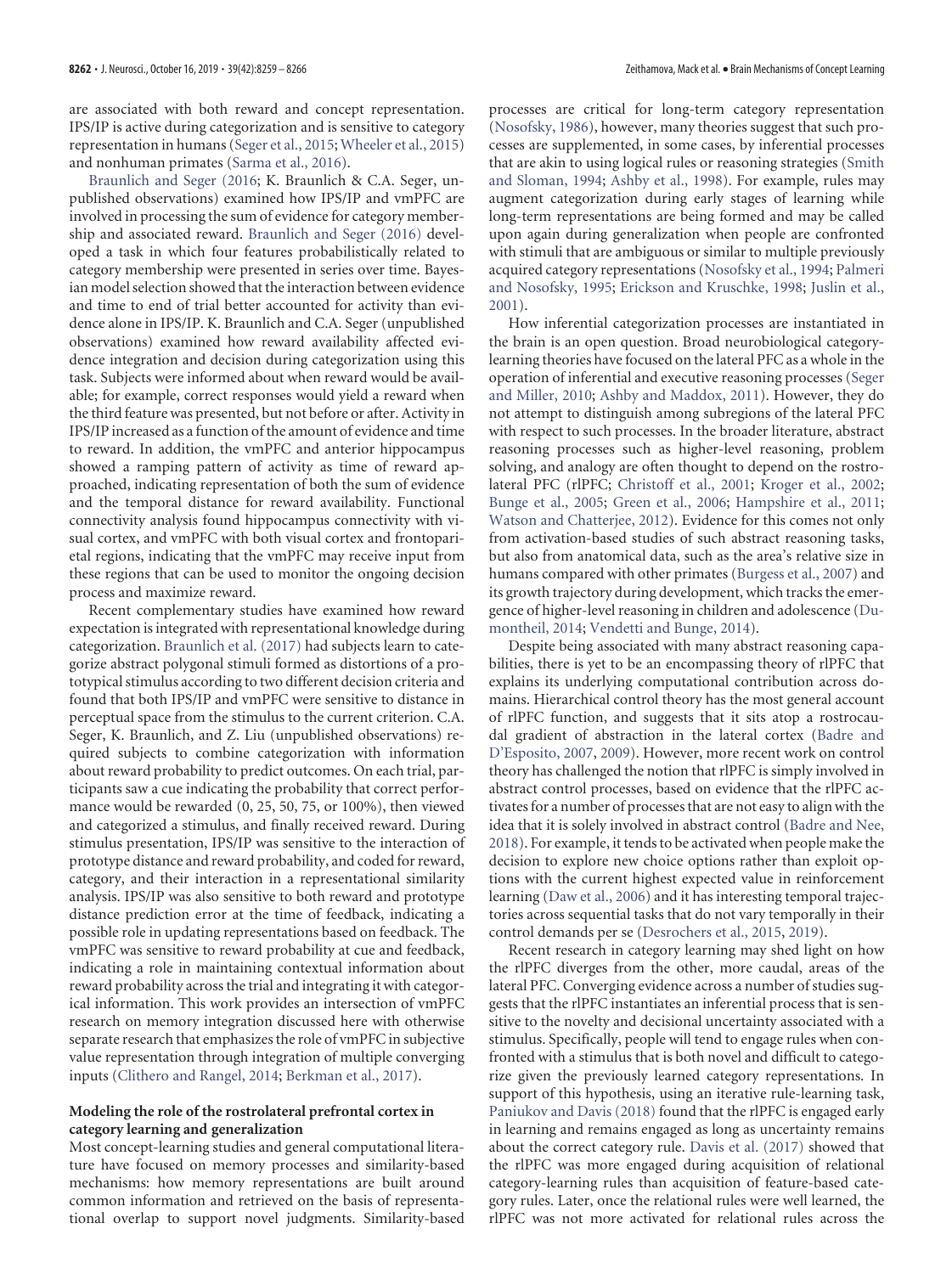

<span id="page-4-0"></span>Figure 2. A schematic depiction of results from Wutz et al. (2018). Distinct neural circuits communicate through distinct channels when concept learning requires low levels of abstraction versus high levels of abstraction.

board, but instead was more activated to the extent that stimuli were novel examples of the previously learned relations. Finally, [O'Bryan et al. \(2018\)](#page-6-50) showed that the rlPFC tracked the contribution of dissimilarity-based heuristics during generalization to novel ambiguous items. Such dissimilarity-based processes are thought to be based on higher-level inferential strategies. Together, these results suggest that the rlPFC integrates decisional information and stimulus novelty to determine when to use inferential processes in category learning and generalization.

## **Different prefrontal cortex dynamics for learning at different levels of abstraction**

Many studies support the view that the lateral PFC plays a central role for concepts when they require high levels of abstraction [\(Badre and D'Esposito, 2009\)](#page-5-8) and rule-based reasoning [\(Davis et](#page-5-33) [al., 2017;](#page-5-33) [O'Bryan et al., 2018\)](#page-6-50). But lateral PFC has also been implicated in low-level, similarity-based categorization [\(Davis et](#page-5-33) [al., 2017;](#page-5-33) [O'Bryan et al., 2018\)](#page-6-50) and representation of specific exemplars [\(Mack et al., 2013\)](#page-6-28). [Bowman and Zeithamova \(2018,](#page-5-7) [2019\)](#page-5-12) suggested that distinct processes and types of representations can be involved in concept learning, with their relative contribution depending on the coherence among category members. Lower coherence (lower similarity among category members) makes the formation of generalized representations based on similarity difficult and may require a higher level of abstraction. However, are high-level abstractions simply "more of the same", using the same mechanisms and networks as low-level abstractions? Or do low- and high-level abstractions involve distinct anatomical circuits and functional mechanisms in the PFC?

Important insights for resolving this question can come from neurophysiological recordings, which provide single-neuron resolution, but can also provide information about how groups of neurons communicate through analysis of their collective activity in local field potentials. To investigate how category abstraction is organized in prefrontal cortex, [Wutz et al. \(2018\)](#page-7-4) recorded from multielectrode arrays in lateral PFC and trained monkeys in a dot-pattern category task [\(Posner and Keele, 1968\)](#page-6-1) that provides a parametrically controlled and mathematically straightforward way to separate categories by level of abstraction. On each recording day, the monkeys learned to categorize dot patterns (i.e., exemplars), which were created by spatially distorting an underlying prototype pattern. Two new, pseudorandomly generated category prototypes were used per recording day, each of which was organized in a sequence of training blocks containing an increasing number of exemplars. By this, [Wutz et al. \(2018\)](#page-7-4) made

sure that the monkeys generalized over a large pool of exemplars (i.e., 64 –256 per category) and eventually learned to extract the underlying category prototype. Critically, varying the degree of spatial distortion of the exemplars from the prototype allowed the authors to control the required level of abstraction for the category decision. Low-distortion exemplars look alike and can be categorized based on the similarity of their sensory features. High-distortion exemplars, however, can look very different from each other requiring greater abstraction.

[Wutz et al. \(2018\)](#page-7-4) found category abstraction organized in different subregions in the PFC. The ventrolateral PFC (vlPFC) was more engaged for low-level abstractions, whereas the dorsolateral PFC (dlPFC) processed more high-level abstractions. Beyond this anatomical distinction, however, the combined analyses of spiking activity and local field potentials also suggested distinct functional mechanisms based on different temporal dynamics and frequency characteristics. In terms of frequency, there is growing evidence that gamma versus beta oscillations are involved in bottom-up versus top-down processing, respectively [\(Buschman and Miller, 2007;](#page-5-34) [Jensen et al., 2007;](#page-6-51) [Engel and Fries,](#page-5-35) [2010\)](#page-5-35). Category signals for low-level abstractions in the vlPFC were found in gamma oscillations (60-160 Hz), evoked potentials, and spiking activity when the exemplars were shown and their sensory properties were processed. In contrast, the dlPFC showed stronger category signals for high-level abstractions in beta oscillations (10 –35 Hz) throughout the memory delay epoch when the exemplars had to be kept in mind. Moreover, spiking activity in the dlPFC during the delay occurred at specific phases of its ongoing beta-band oscillations. This pattern suggested that neurons in the vlPFC were more driven by bottom-up inputs, whereas in the dlPFC neurons fired more in sync with its inherent, top-down dynamics during category processing.

The study demonstrated that distinct neural circuits (vlPFC vs dlPFC) communicate through distinct frequency channels (gamma vs beta) and at different times (sample vs delay epoch) when inferring regularities about the world on low versus high levels of abstraction [\(Fig. 2\)](#page-4-0). By extension, these findings support the existence of two distinct functional mechanisms (bottom-up vs top-down) for category abstraction in the PFC. Gamma oscillations are typically linked to the feedforward flow of cortical activation [\(Bastos et al., 2015;](#page-5-36) [Jensen et al., 2015\)](#page-6-52) and the vlPFC receives direct inputs from inferior temporal cortex [\(O'Reilly,](#page-6-53) [2010\)](#page-6-53), potentially continuing its functional properties into prefrontal cortex function. Therefore, category processing through the vlPFC-gamma network may be viewed as an object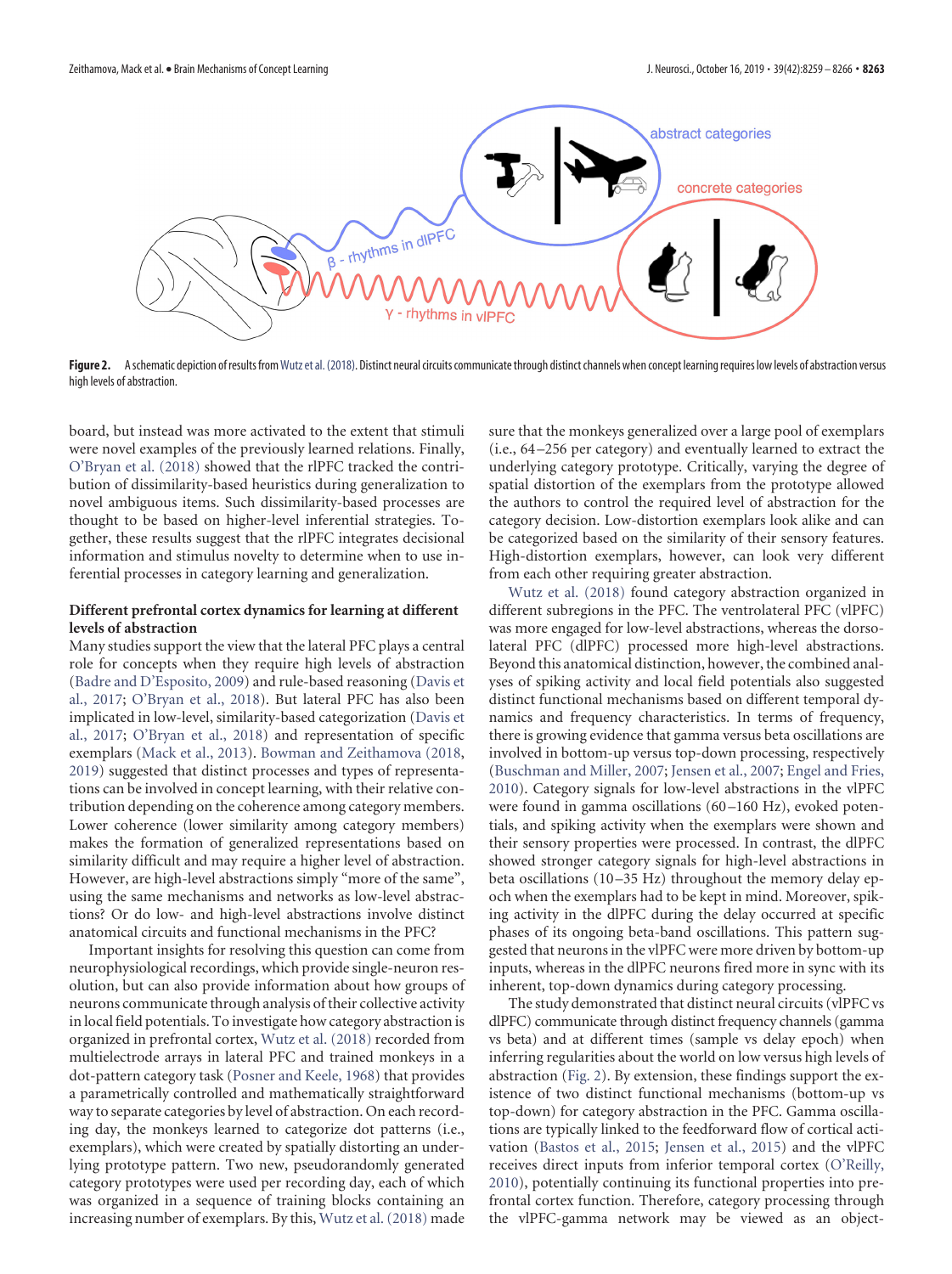recognition/pattern-matching problem governed by bottom-up principles and subserving low-level abstraction. By contrast, beta oscillations support cortical feedback [\(Bastos et al., 2015;](#page-5-36) [Jensen](#page-6-52) [et al., 2015\)](#page-6-52) and there is stronger connectivity between the dlPFC and parietal cortex [\(O'Reilly, 2010\)](#page-6-53). Thus, the dlPFC-beta network may implement top-down, experience-based generalization and identify more abstract, conceptual relationships that transcend appearance beyond object recognition. Given that different regions of the lateral PFC contribute to category formation through distinct functional circuits because of their differential connectivity to posterior cortex, a critical goal for future research will be to delineate whether the lateral PFC is organized on the basis of representation type (rule vs similarity-based) or if more general control mechanisms define its topography (e.g., gating or branching; [Badre and Nee, 2018\)](#page-5-9).

In conclusion, the current review highlights representative samples from a recent boom of concept learning studies. By leveraging well developed computational models to interrogate neural mechanisms and representations, this work has implicated a broad network of brain regions including the hippocampus, PFC, and parietal cortices. Importantly, this work has significantly advanced our understanding of concept learning by characterizing the nature of the component mechanisms and their underlying neural machinery. The result is a converging neurocomputational account of concept learning that integrates brain systems involved in attention, memory, reasoning, cognitive control, and reward processing. Theoretically, this work brings resolution to the decades-long debate on the nature of category representations and emphasizes the need for comprehensive theories that bridge brain and behavior. Looking forward, understanding how these multiple brain systems interact throughout learning to support the flexible formation and use of concept knowledge is a key research aim. Notably, research in concept learning is well positioned to reach the holy grail of the computational model-based neuroscientific approach: not only are formal theories used to inform understanding of neural mechanisms, findings from the brain will undoubtedly motivate meaningful extensions to formal theories.

#### <span id="page-5-1"></span>**References**

- Aizenstein HJ, MacDonald AW, Stenger VA, Nebes RD, Larson JK, Ursu S, Carter CS (2000) Complementary category learning systems identified using event-related functional MRI. J Cogn Neurosci 12:977–987.
- <span id="page-5-11"></span>Aly M, Turk-Browne NB (2016) Attention promotes episodic encoding by stabilizing hippocampal representations. Proc Natl Acad Sci U S A 113: E420 –E429.
- <span id="page-5-14"></span>Anderson MC (2003) Rethinking interference theory: executive control and the mechanisms of forgetting. J Mem Lang 49:415–445.
- <span id="page-5-23"></span>Ashby FG, Alfonso-Reese LA, Turken AU, Waldron EM (1998) A Neuropsychological Theory of Multiple Systems in Category Learning. Psychological Review 105:442–481.
- <span id="page-5-4"></span>Ashby FG, Maddox WT (2005) Human category learning. Annual review of psychology 56:149 –178.
- <span id="page-5-3"></span>Ashby FG, Maddox WT (2011) Human category learning 2.0. Ann N Y Acad Sci 1224:147–161.
- <span id="page-5-29"></span>Badre D, D'Esposito M (2007) Functional magnetic resonance imaging evidence for a hierarchical organization of the prefrontal cortex. J Cogn Neurosci 19:2082–2099.
- <span id="page-5-8"></span>Badre D, D'Esposito M (2009) Is the rostro-caudal axis of the frontal lobe hierarchical? Nat Rev Neurosci 10:659-669.
- <span id="page-5-9"></span>Badre D, Nee DE (2018) Frontal cortex and the hierarchical control of behavior. Trends Cogn Sci 22:170-188.
- <span id="page-5-13"></span>Badre D, Wagner AD (2005) Frontal lobe mechanisms that resolve proactive interference. Cereb Cortex 15:2003–2012.
- <span id="page-5-18"></span>Baldassano C, Hasson U, Norman KA (2018) Representation of real-world event schemas during narrative perception. J Neurosci 38:9689 –9699.
- <span id="page-5-36"></span>Bastos AM, Vezoli J, Bosman CA, Schoffelen JM, Oostenveld R, Dowdall JR, De Weerd P, Kennedy H, Fries P (2015) Visual areas exert feedforward and feedback influences through distinct frequency channels. Neuron  $85:390 - 401$ .
- <span id="page-5-22"></span>Berkman ET, Hutcherson CA, Livingston JL, Kahn LE, Inzlicht M (2017) Self-control as value-based choice. Curr Dir Psychol Sci 26:422–428.
- <span id="page-5-7"></span>Bowman CR, Zeithamova D (2018) Abstract memory representations in the ventromedial prefrontal cortex and hippocampus support concept generalization. J Neurosci 38:2605–2614
- <span id="page-5-12"></span>Bowman CR, Zeithamova D (2019) Training typicality and set size effects on concept generalization and recognition. PsychXiv. Advance online publication. Retrieved June 1, 2019. doi:10.31234/osf.io/7g2q5.
- <span id="page-5-19"></span>Braunlich K, Seger CA (2016) Categorical evidence, confidence, and urgency during probabilistic categorization. Neuroimage 125:941–952.
- <span id="page-5-20"></span>Braunlich K, Liu Z, Seger CA (2017) Occipitotemporal category representations are sensitive to abstract category boundaries defined by generalization demands. J Neurosci 37:7631–7642.
- <span id="page-5-17"></span>Brod G, Lindenberger U, Shing YL (2017) Neural activation patterns during retrieval of schema-related memories: differences and commonalities between children and adults. Dev Sci 20:e12475.
- <span id="page-5-0"></span>Bruner JS, Goodnow JJ, Austin GA (1967) A study of thinking. New York: Wiley.
- <span id="page-5-26"></span>Bunge SA, Wendelken C, Badre D, Wagner AD (2005) Analogical reasoning and prefrontal cortex: evidence for separable retrieval and integration mechanisms. Cereb Cortex 15:239 –249.
- <span id="page-5-27"></span>Burgess PW, Dumontheil I, Gilbert SJ (2007) The gateway hypothesis of rostral prefrontal cortex (area 10) function. Trends Cogn Sci 11:290 –298.
- <span id="page-5-34"></span>Buschman TJ, Miller EK (2007) Top-down versus bottom-up control of attention in the prefrontal and posterior parietal cortices. Science 315: 1860 –1862.
- <span id="page-5-2"></span>Casale MB, Ashby FG (2008) A role for the perceptual representation memory system in category learning. Percept Psychophys 70:983–999.
- <span id="page-5-25"></span>Christoff K, Prabhakaran V, Dorfman J, Zhao Z, Kroger JK, KHolyoak KJ, Gabrieli JD (2001) Rostrolateral prefrontal cortex involvement in relational integration during reasoning. Neuroimage 14:1136 –1149.
- <span id="page-5-21"></span>Clithero JA, Rangel A (2014) Informatic parcellation of the network involved in the computation of subjective value. Soc Cogn Affect Neurosci 9:1289 –1302.
- <span id="page-5-5"></span>Davis T, Love BC, Preston AR (2012a) Striatal and hippocampal entropy and recognition signals in category learning: simultaneous processes revealed by model-based fMRI. J Exp Psychol Learn Mem Cogn 38:821– 839.
- <span id="page-5-6"></span>Davis T, Love BC, Preston AR (2012b) Learning the exception to the rule: model-based fMRI reveals specialized representations for surprising category members. Cereb Cortex 22:260 –273.
- <span id="page-5-33"></span>Davis T, Goldwater M, Giron J (2017) From concrete examples to abstract relations: the rostrolateral prefrontal cortex integrates novel examples into relational categories. Cereb Cortex 27:2652–2670.
- <span id="page-5-30"></span>Daw ND, O'Doherty JP, Dayan P, Seymour B, Dolan RJ (2006) Cortical substrates for exploratory decisions in humans. Nature 441:876-879.
- <span id="page-5-31"></span>Desrochers TM, Chatham CH, Badre D (2015) The necessity of rostrolateral prefrontal cortex for higher-level sequential behavior. Neuron 87:1357– 1368.
- <span id="page-5-32"></span>Desrochers TM, Collins AG, Badre D (2019) Sequential control underlies robust ramping dynamics in the rostrolateral prefrontal cortex. J Neurosci 39:1471–1483.
- <span id="page-5-28"></span>Dumontheil I (2014) Development of abstract thinking during childhood and adolescence: the role of rostrolateral prefrontal cortex. Dev Cogn Neurosci 10:57–76.
- <span id="page-5-16"></span>Dusek JA, Eichenbaum H (1997) The hippocampus and memory for orderly stimulus relations. Proc Natl Acad Sci U S A 94:7109 –7114.
- <span id="page-5-35"></span>Engel AK, Fries P (2010) Beta-band oscillations: signalling the status quo? Curr Opin Neurobiol 20:156 –165.
- <span id="page-5-24"></span>Erickson MA, Kruschke JK (1998) Rules and exemplars in category learning. J Exp Psychol Gen 127:107–140.
- <span id="page-5-10"></span>Fenton AA, Lytton WW, Barry JM, Lenck-Santini PP, Zinyuk LE, Kubík S, Bures J, Poucet B, Muller RU, Olypher AV (2010) Attention-like modulation of hippocampus place cell discharge. J Neurosci 30:4613–4625.
- <span id="page-5-15"></span>Frank L, Bowman C, Zeithamova D (2019) Differential functional connectivity along the long axis of the hippocampus aligns with differential role in memory specificity and generalization. J Cogn Neurosci. Advance online publication. Retrieved August 9, 2019. doi:10.1162/jocn\_a\_01457.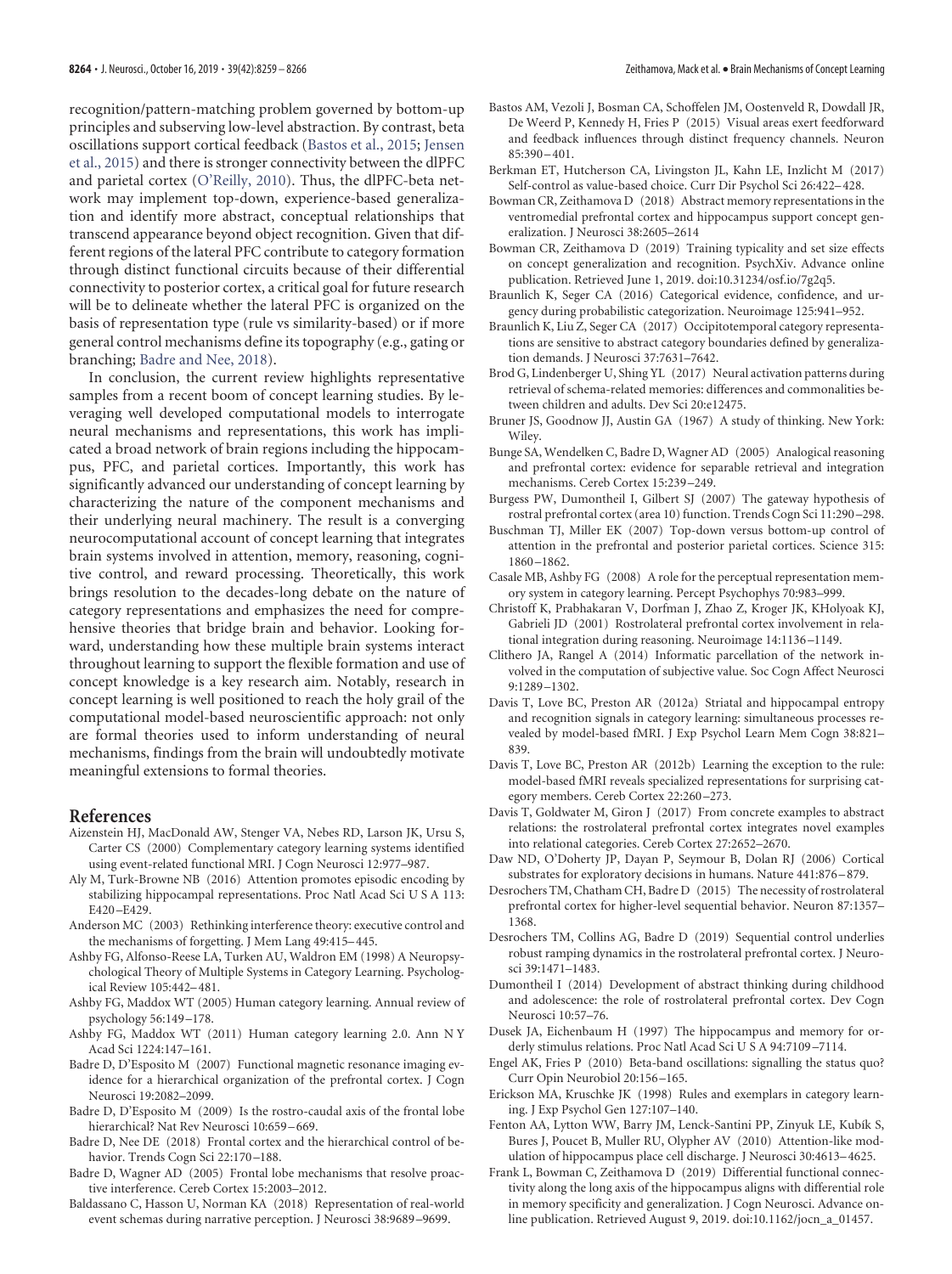- <span id="page-6-14"></span>Freedman DJ, Assad JA (2006) Experience-dependent representation of visual categories in parietal cortex. Nature 443:85–88.
- <span id="page-6-15"></span>Freedman DJ, Assad JA (2016) Neuronal mechanisms of visual categorization: an abstract view on decision making. Annu Rev Neurosci 39: 129 –147.
- <span id="page-6-38"></span>Ghosh VE, Gilboa A (2014) What is a memory schema? A historical perspective on current neuroscience literature. Neuropsychologia 53:104 –114.
- <span id="page-6-11"></span>Gilboa A, Marlatte H (2017) Neurobiology of schemas and schemamediated memory. Trends Cogn Sci 21:618 –631.
- <span id="page-6-36"></span>Gilboa A, Moscovitch M (2017) Ventromedial prefrontal cortex generates pre-stimulus theta coherence desynchronimzation: a schema instantiation hypothesis. Cortex 87:16 –30.
- <span id="page-6-48"></span>Green AE, Fugelsang JA, Kraemer DJ, Shamosh NA, Dunbar KN (2006) Frontopolar cortex mediates abstract integration in analogy. Brain Res 1096:125–137.
- <span id="page-6-22"></span>Guise KG, Shapiro ML (2017) Medial prefrontal cortex reduces memory interference by modifying hippocampal encoding article medial prefrontal cortex reduces memory interference by modifying hippocampal encoding. Neuron 94:183–192.e8.
- <span id="page-6-49"></span>Hampshire A, Thompson R, Duncan J, Owen AM (2011) Lateral prefrontal cortex subregions make dissociable contributions during fluid reasoning. Cereb Cortex 21:1–10.
- <span id="page-6-26"></span>Homa D (1973) Prototype abstraction and classification of new instances as a function of number of instances defining the prototype. J Exp Psychol 101:116 –122.
- <span id="page-6-51"></span>Jensen O, Kaiser J, Lachaux JP (2007) Human gamma-frequency oscillations associated with attention and memory. Trends Neurosci 30:317– 324.
- <span id="page-6-52"></span>Jensen O, Bonnefond M, Marshall TR, Tiesinga P (2015) Oscillatory mechanisms of feedforward and feedback visual processing. Trends Neurosci 38:192–194.
- <span id="page-6-41"></span>Jocham G, Furlong PM, Kröger IL, Kahn MC, Hunt LT, Behrens TE (2014) Dissociable contributions of ventromedial prefrontal and posterior parietal cortex to value-guided choice. Neuroimage 100:498 –506.
- <span id="page-6-46"></span>Juslin P, Wennerholm P, Winman A (2001) High-level reasoning and baserate use: do we need cue-competition to explain the inverse base-rate effect? J Exp Psychol Learn Mem Cogn 27:849 –871.
- <span id="page-6-39"></span>Kable JW, Glimcher PW (2009) The neurobiology of decision: consensus and controversy. Neuron 63:733–745.
- <span id="page-6-7"></span>Knowlton BJ, Squire LR (1993) The learning of categories: parallel brain systems for item memory and category knowledge. Science 262:1747– 1749.
- <span id="page-6-19"></span>Kriegeskorte N, Mur M, Bandettini P (2008) Representational similarity analysis: connecting the branches of systems neuroscience. Front Syst Neurosci 1–28.
- <span id="page-6-47"></span>Kroger JK, Sabb FW, Fales CL, Bookheimer SY, Cohen MS, Holyoak KJ (2002) Recruitment of anterior dorsolateral prefrontal cortex in human reasoning: a parametric study of relational complexity. Cereb Cortex 12: 477–485.
- <span id="page-6-16"></span>Kuhl BA, Chun MM (2014) Successful remembering elicits event-specific activity patterns in lateral parietal cortex. J Neurosci 34:8051–8060.
- <span id="page-6-30"></span>Kuhl BA, Rissman J, Chun MM, Wagner AD (2011) Fidelity of neural reactivation reveals competition between memories. Proc Natl Acad Sci U S A 108:5903–5908.
- <span id="page-6-31"></span>Kumaran D, McClelland JL (2012) Generalization through the recurrent interaction of episodic memories: a model of the hippocampal system. Psychol Rev 119:573–616.
- <span id="page-6-20"></span>Kumaran D, Summerfield JJ, Hassabis D, Maguire EA (2009) Tracking the emergence of conceptual knowledge during human decision making. Neuron 63:889 –901.
- <span id="page-6-18"></span>Love BC, Gureckis TM (2007) Models in search of a brain. Cogn Affect Behav Neurosci 7:90 –108.
- <span id="page-6-8"></span>Love BC, Medin DL, Gureckis TM (2004) SUSTAIN: a network model of category learning. Psychol Rev 111:309 –332.
- <span id="page-6-28"></span>Mack ML, Preston AR, Love BC (2013) ) decoding the brain's algorithm for categorization from its neural implementation. Curr Biol 23:2023–2027.
- <span id="page-6-9"></span>Mack ML, Love BC, Preston AR (2016) Dynamic updating of hippocampal object representations reflects new conceptual knowledge. Proc Natl Acad Sci U S A 113:13203–13208.
- <span id="page-6-6"></span>Mack ML, Love BC, Preston AR (2018) Building concepts one episode at a time: the hippocampus and concept formation. Neurosci Lett 680:31–38.
- <span id="page-6-25"></span>Mack ML, Preston AR, Love BC (2019) Ventromedial prefrontal cortex compression during concept learning. bioRxiv 178145.
- <span id="page-6-27"></span>Medin DL, Schaffer MM (1978) Context theory of classification learning. Psychol Rev 85:207–238.
- <span id="page-6-29"></span>Minda JP, Smith JD (2001) Prototypes in category learning: the effects of category size, category structure, and stimulus complexity. J Exp Psychol Mem Cogn 27:775–799.
- <span id="page-6-4"></span>Morrison RG, Reber PJ, Bharani KL, Paller KA (2015) Dissociation of category-learning systems via brain potentials. Front Hum Neurosci 9:389.
- <span id="page-6-3"></span>Nomura EM, Maddox WT, Filoteo JV, Ing AD, Gitelman DR, Parrish TB, Mesulam MM, Reber PJ (2007) Neural correlates of rule-based and information-integration visual category learning. Cereb Cortex 17:37– 43.
- <span id="page-6-2"></span>Nosofsky RM (1986) Attention, similarity, and the identification– categorization relationship. J Exp Psychol Gen 115:39 –61.
- <span id="page-6-44"></span>Nosofsky RM, Palmeri TJ, McKinley SC (1994) Rule-plus-exception model of classification learning. Psychol Rev 101:53–79.
- <span id="page-6-50"></span>O'Bryan SR, Worthy DA, Livesey EJ, Davis T (2018) Model-based fMRI reveals dissimilarity processes underlying base rate neglect. eLife 7: e36395.
- <span id="page-6-53"></span>O'Reilly RC (2010) The what and how of prefrontal cortical organization. Trends Neurosci 33:355–361.
- <span id="page-6-45"></span>Palmeri TJ, Nosofsky RM (1995) Recognition memory for exceptions to the category rule. J Exp Psychol Learn Mem Cogn 21:548 –568.
- <span id="page-6-13"></span>Paniukov D, Davis T (2018) The evaluative role of rostrolateral prefrontal cortex in rule-based category learning. Neuroimage 166:19 –31.
- <span id="page-6-21"></span>Place R, Farovik A, Brockmann M, Eichenbaum H (2016) Bidirectional prefrontal-hippocampal interactions support context-guided memory. Nat Neurosci 19:992–994.
- <span id="page-6-1"></span>Posner MI, Keele SW (1968) On the genesis of abstract ideas. J exp Psychol 77:353–363.
- <span id="page-6-24"></span>Preston AR, Eichenbaum H (2013) Interplay of hippocampus and prefrontal cortex in memory. Current Biology 23:R764 –R773.
- <span id="page-6-33"></span>Richter FR, Chanales AJH, Kuhl BA (2016) Predicting the integration of overlapping memories by decoding mnemonic processing states during learning. Neuroimage 124:323–335.
- <span id="page-6-37"></span>Romero K, Barense MD, Moscovitch M (2019) Coherence and congruency mediate medial temporal and medial prefrontal activity during event construction. Neuroimage 188:710 –721.
- <span id="page-6-0"></span>Rosch E, Mervis CB (1975) Family resemblances: studies in the internal structure of categories. Cogn Psychol 7:573–605.
- <span id="page-6-35"></span>Ryan JD, D'Angelo MC, Kamino D, Ostreicher M, Moses SN, Rosenbaum RS (2016) Relational learning and transitive expression in aging and amnesia. Hippocampus 26:170 –184.
- <span id="page-6-43"></span>Sarma A, Masse NY, Wang XJ, Freedman DJ (2016) Task-specific versus generalized mnemonic representations in parietal and prefrontal cortices. Nat Neurosci 19:143–149.
- <span id="page-6-10"></span>Schapiro AC, Turk-Browne NB, Botvinick MM, Norman KA (2017) Complementary learning systems within the hippocampus: a neural network modelling approach to reconciling episodic memory with statistical learning. Philos Trans R Soc Lond B Biol Sci 372:20160049.
- <span id="page-6-12"></span>Schlichting ML, Preston AR (2015) Memory integration: neural mechanisms and implications for behavior. Curr Opin Behav Sci 111:1–18.
- <span id="page-6-23"></span>Schlichting ML, Preston AR (2016) Hippocampal-medial prefrontal circuit supports memory updating during learning and post-encoding rest. Neurobiol Learn Mem 134:91–106.
- <span id="page-6-32"></span>Schlichting ML, Zeithamova D, Preston AR (2014) CA1 subfield contributions to memory integration and inference. Hippocampus 24:1248 –1260.
- <span id="page-6-34"></span>Schlichting ML, Mumford JA, Preston AR (2015) Learning-related representational changes reveal dissociable integration and separation signatures in the hippocampus and prefrontal cortex. Nat Commun 6:8151.
- <span id="page-6-5"></span>Seger CA, Miller EK (2010) Category learning in the brain. Annu Rev Neurosci 33:203–219.
- <span id="page-6-40"></span>Seger CA, Peterson EJ (2013) Categorization = decision making  $+$  generalization. Neurosci Biobehav Rev 37:1187–1200.
- <span id="page-6-42"></span>Seger CA, Braunlich K, Wehe HS, Liu Z (2015) Generalization in category learning: the roles of representational and decisional uncertainty. J Neurosci 35:8802–8812.
- <span id="page-6-17"></span>Sestieri C, Shulman GL, Corbetta M (2017) The contribution of the human posterior parietal cortex to episodic memory. Nat Rev Neurosci 18:183– 192.